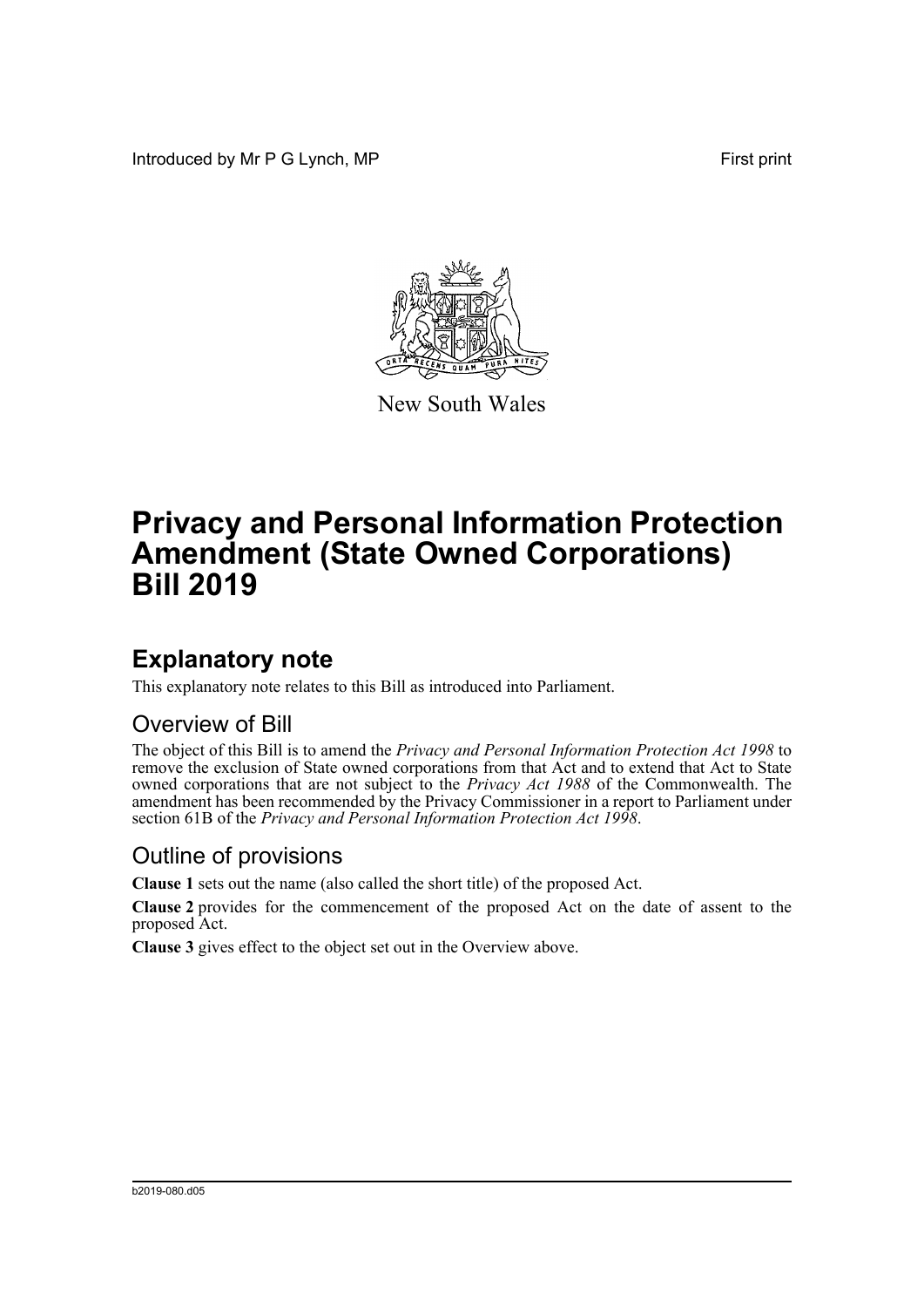Introduced by Mr P G Lynch, MP First print

Page



New South Wales

# **Privacy and Personal Information Protection Amendment (State Owned Corporations) Bill 2019**

### **Contents**

|   |                                                                             | Page. |
|---|-----------------------------------------------------------------------------|-------|
|   | Name of Act                                                                 |       |
| 2 | Commencement                                                                |       |
| 3 | Amendment of Privacy and Personal Information Protection Act 1998<br>No 133 |       |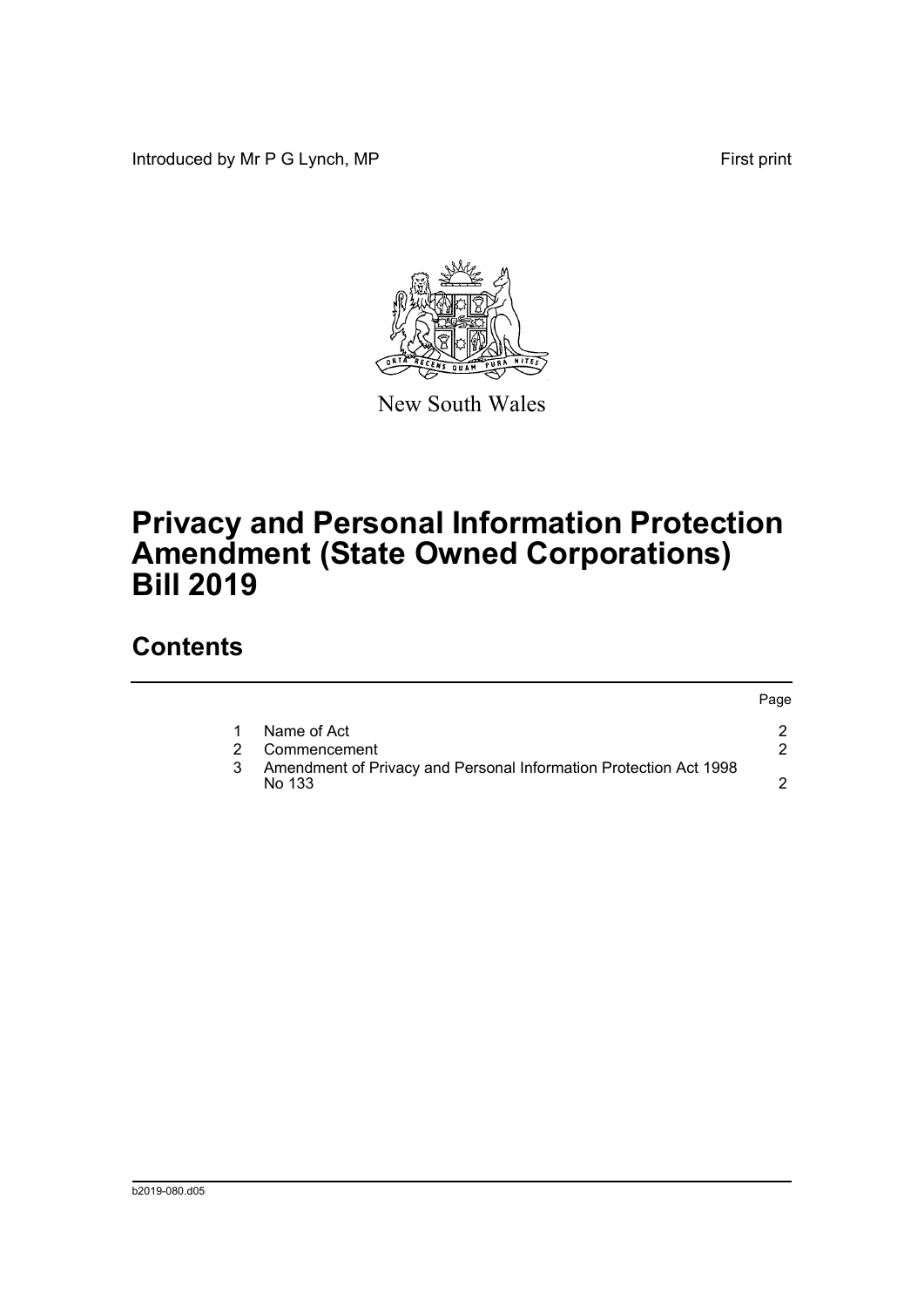

New South Wales

## **Privacy and Personal Information Protection Amendment (State Owned Corporations) Bill 2019**

No , 2019

#### **A Bill for**

An Act to amend the *Privacy and Personal Information Protection Act 1998* to extend its application to State owned corporations that are not subject to the *Privacy Act 1988* of the Commonwealth.